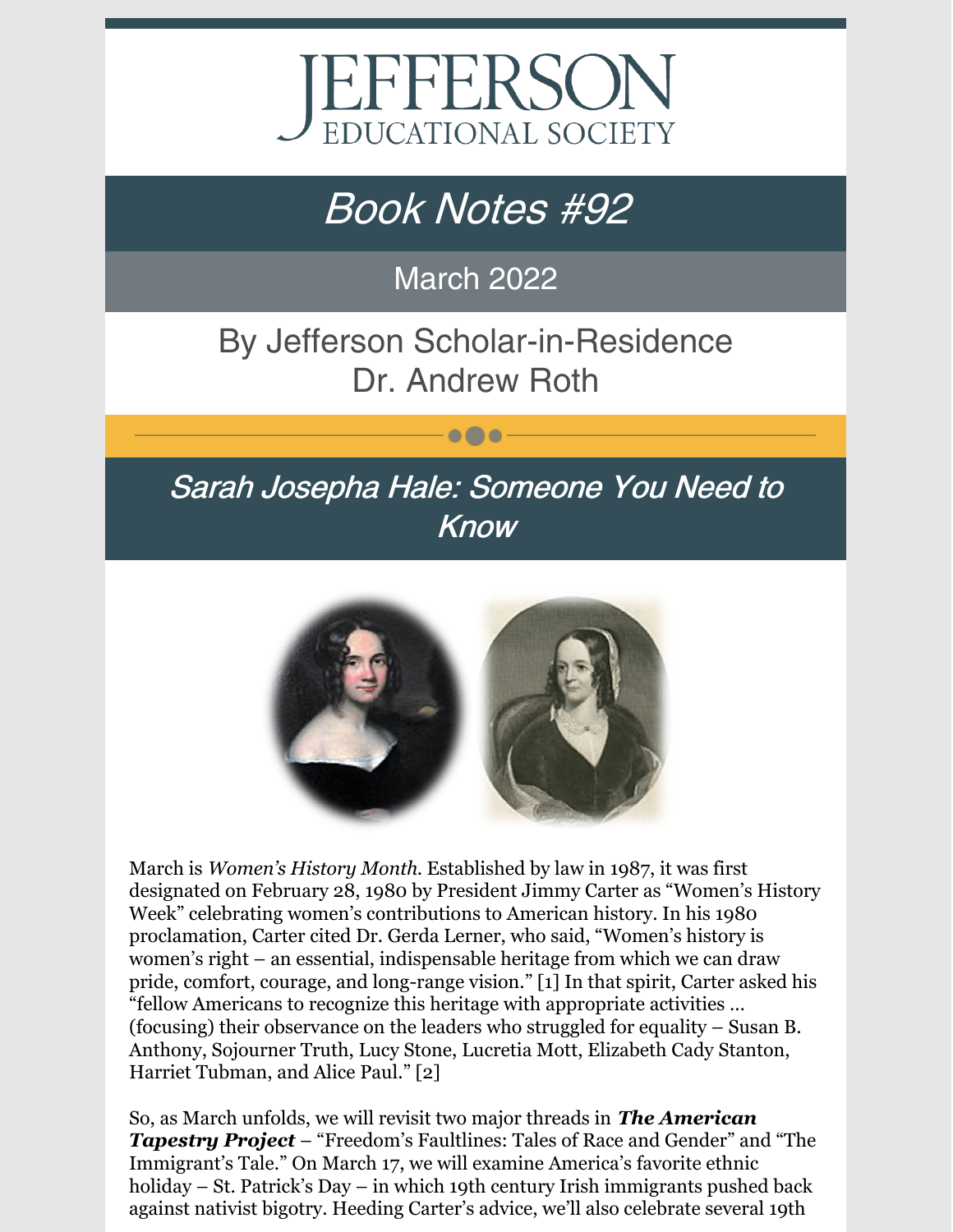century women who fought back against America's embedded gender discrimination by appealing to America's foundational values. We'll meet three women who were instrumental – one might say definitive – in, as Melanie Kirkpatrick phrases it regarding Sarah Josepha Hale, "the making of the modern American woman." [3]

Rather than the usual luminaries, most of whom I suspect you know, or at least know their names – Margaret Fuller, Susan B. Anthony, Lucy Stone, Lucretia Mott, and Elizabeth Cady Stanton – we'll meet three I suspect you might never have heard of, or if you have, about whom you might know very little. This week we'll examine the life and career of Sarah Josepha Hale, the most influential woman of mid-19th century America. Hale fought tirelessly for women's rights from her position as editor (she'd have said "Editress") of *Godey's Lady's Book*. On March 24, we will meet Lydia Maria Child, who used her pen to champion abolition, women's rights, Native American rights, and to oppose the Mexican War and American expansionism. Lastly, on March 31, we will encounter Margaret Fuller, Lucy Stone and Frances Willard.

So, who was Sarah Josepha Hale?

We met her briefly in *Book Notes* #36 discussing how Thanksgiving Day became a national holiday. It can be found [here](https://www.jeserie.org/uploads/Happy Thanksgiving Book Notes.pdf).

As the editor of the most significant woman's magazine of the era, Hale changed American society and woman's role within it. With sections on housekeeping, recipes, women's high fashion, cutting-edge literary submissions from America's leading authors, and Hale's persuasive editorials, *Godey's Lady's Book* combined aspects of Martha Stewart's *Living*, *Good Housekeeping*, Oprah Winfrey's *O, The Oprah Magazine,* and *The New Yorker*.

Her accomplishments range from minor cultural signifiers, like why do brides wear white wedding gowns, which previously came in all hues? Because Hale promoted the idea in America after Queen Victoria wore white at her wedding. To intermediate cultural notions, like Christmas trees in the home, which in her pursuit of creating a common culture Hale made a defining characteristic of an American Christmas – to the establishment of major cultural traditions, such as a national observance of Thanksgiving Day as a day of national cultural unity. It was a cause for which she labored for more than 35 years before convincing President Abraham Lincoln in 1863 to proclaim the last Thursday in November a national day of Thanksgiving.

Although it is hard to say more importantly than creating Thanksgiving Day, of which Hale is sometimes called the "Mother," her major accomplishments fall into two baskets. First, in creating common cultural signifiers like Christmas trees and holidays and promoting American writers over foreign imports in the magazines she edited, Hale was a major force in the early and middle 19th century for creating a common American culture.

Her greatest accomplishment, however, was her passionate and decades-long advocacy and fight for women's rights. She relentlessly promoted a woman's right to an education equal to a man's, a woman's right to work and to equal pay, and a woman's right to own and manage her own property. When Sarah Josepha Hale began her career, women possessed none of these rights.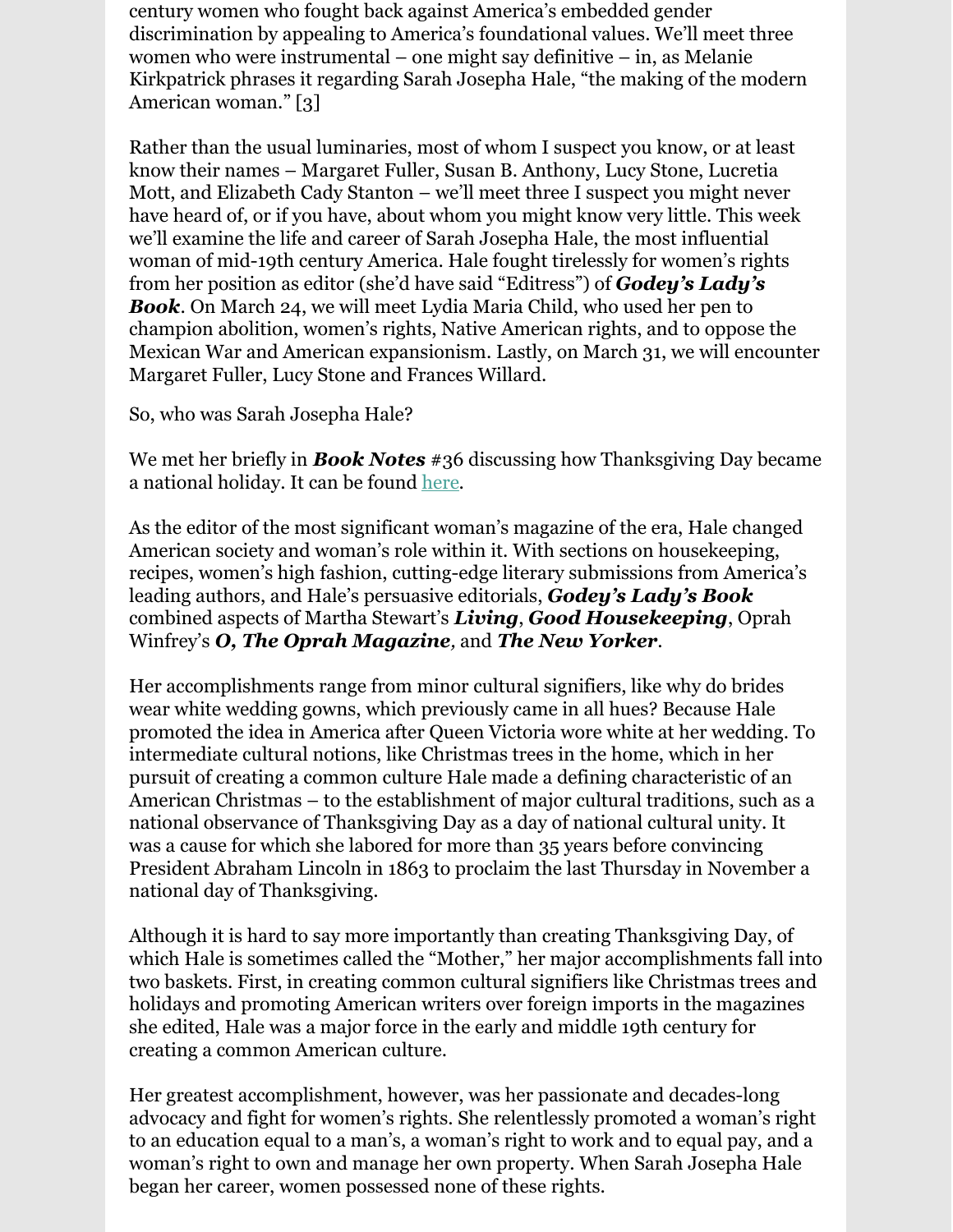When not working as an author and editor, Hale also invented the modern concept of philanthropy and fundraising through the organizations for which she raised money, advised, or founded.

In some ways, she was a one-woman cultural revolution; in others, not so much.

Hale did not support women's suffrage, for which her reputation has suffered. She was a complicated woman. In certain fundamental respects, she was a very conventional woman who by the example of her very unconventional life set in motion forces, not all of which she approved, that forever altered what it meant to be a conventional woman. A 19th century liberal, Hale was what in the 21st century we once called a conservative. Hale valued individual freedom within a common American culture and she believed in private property and economic opportunity for all. She rarely expressed opinions about government itself. As an apostle for creating a common American culture, Hale believed ardently in the 19th century notion of the idea of *Home* as American culture's touchstone and anchor.

*Home* to an early 19th century liberal was the great engine of assimilation, which would make "Americans" of the disparate peoples peopling the new republic: native born of multiple ethnicities, the conquered indigenous people, freed Black Americans and immigrants. The idea of *Home* was white, gendered, and Christian. As Richard White writes in *The Republic for Which It Stands,* "it contained manly men and womanly women united in monogamous marriage to reproduce families." [4] The heart of *Home* was woman, who, morally superior to man, tamed his baser instincts, creating the values upon which society rested. Hale opposed women's suffrage because she believed it would compromise women's moral superiority and the power it gave them. Like Frances Willard, Hale understood that women in their "invoking of the gendered home involved seizing a weapon of considerable power." [5] Willard seized that power to create the World Woman's Christian Temperance Union. Although she opposed women's suffrage, Hale, by the force of her life's work for women's rights, ironically undermined that notion of *Home* she cherished.

Sarah Josepha Buell was born on October 24, 1788 on her family's farm in Newport, New Hampshire. She was a member of a hardworking farm family that was instrumental at the local level in the creation of the new republic. Her family believed in education and the need to create a common American culture distinct from Britain, with whom they had just severed relations.

Relatively little is known about Buell's childhood, for as Melanie Kirkpatrick writes, "of the millions of words that Sarah Josepha Hale wrote over the course of her long life, few were about her childhood … or for that matter her personal life … she would not have been comfortable in the me generation." [6] Hale's parents Gordon Buell, a Revolutionary War veteran, and Martha Buell believed in equal education for their children. She and her brother Horatio were home-schooled by their mother and when Horatio went off to Dartmouth College he supplied his sister with his textbooks and course material so that she might learn what he was learning. Largely self-taught, she absorbed Horatio's classical education making her one of the most educated women of her time. Out of this grew her lifelong commitment to the education of women.

At 18, wanting to use the knowledge she was accumulating and realizing that life on the farm was not for her, she opened a school. It was probably what was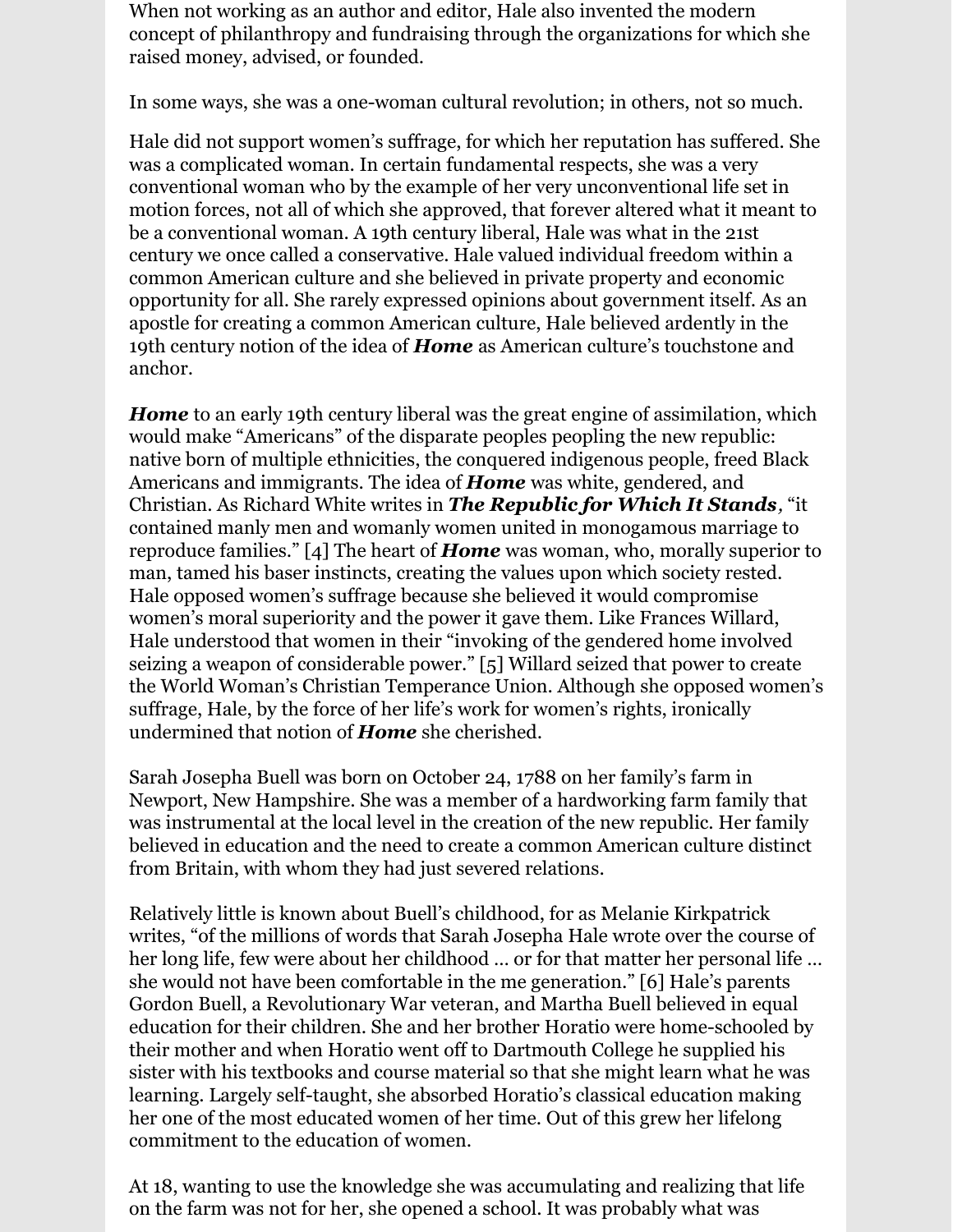known as a "dame school" for young children run by a woman. At the time, teaching was a man's profession; women were thought unfit to teach older students. "Miss Buell's School" departed from the usual format of students learning by rote and then in a group "blabbing" back the lessons to the teacher. Buell abolished that practice. She intuitively understood that children learn best if permitted to learn at their own pace and to recite individually. [7]

In 1813, Sarah Josepha Buell married young lawyer David Hale. For nine years, they experienced an almost idyllic marriage. They were partners. They shared everything. They in quick order had five children – three sons and two daughters. David Hale was his wife's greatest supporter in her fledgling efforts at writing poetry and children's literature. Every evening after the children were asleep, they would read, write, and study together. Their marriage was not without its trials. In 1818, Sarah Hale contracted consumption, which at the time was usually a fatal disease.

As she later told her granddaughter, her husband refused to let her die. Placing the children with relatives, he took her on a months-long journey through the countryside absorbing fresh air and eating abundant grapes. He had heard of a grape cure. Whether the grapes had any impact is not known, but David Hale's decision to take his wife into the country was a brilliant stroke, for it anticipated by 70 years or more the adoption of the fresh-air cure as the best treatment for tuberculosis. Sarah Hale survived. [8]

Then in 1822, David Hale died leaving Sarah Hale a widow at 33 with five children. The only options open to her were to remarry or to figure out how to earn her own living. She made two decisions. She would wear black for the rest of her life as a sign of perpetual mourning for David Hale, and she would earn her living as a writer. Dedicated to her children, she sought to prove the truth of a quotation she found years later from the German poet Goethe: "The excellent woman is she, who, if the husband dies, can be a father to the children." [9]

Two observations come to mind about those decisions. First, Sarah Hale's decision to never remarry almost certainly grew out of her love for David Hale and the recognition that she was unlikely to find another like him. It also, however, reflected women's precarious legal position at the time. Because of the law of coverture, women were not permitted to own property or make decisions for themselves. A woman was legally bound by the authority of her father or husband. There was one exception – widows. A widow could own property and manage her own money. Widows were accorded a measure of respect and independence.

Sarah Hale chose independence.

Since there were few professional writers and no professional women writers in early 19th century America, Sarah Hale needed an intermediate source of income until she could earn money from her writing. Since all professions at the time were closed to women, she had only one option – sewing and needlework. She and her sister-in-law Hannah opened a millinery store. The business flourished, but it instilled in Hale, who hated it, a life-long contempt for fashion. It, however, provided her the breathing space to begin to write. She wrote poetry, publishing with the help of some of her husband's friends a book of poems in 1823 titled *The Genius of Oblivion*.

Sarah became an accomplished author of children's literature. One of her poems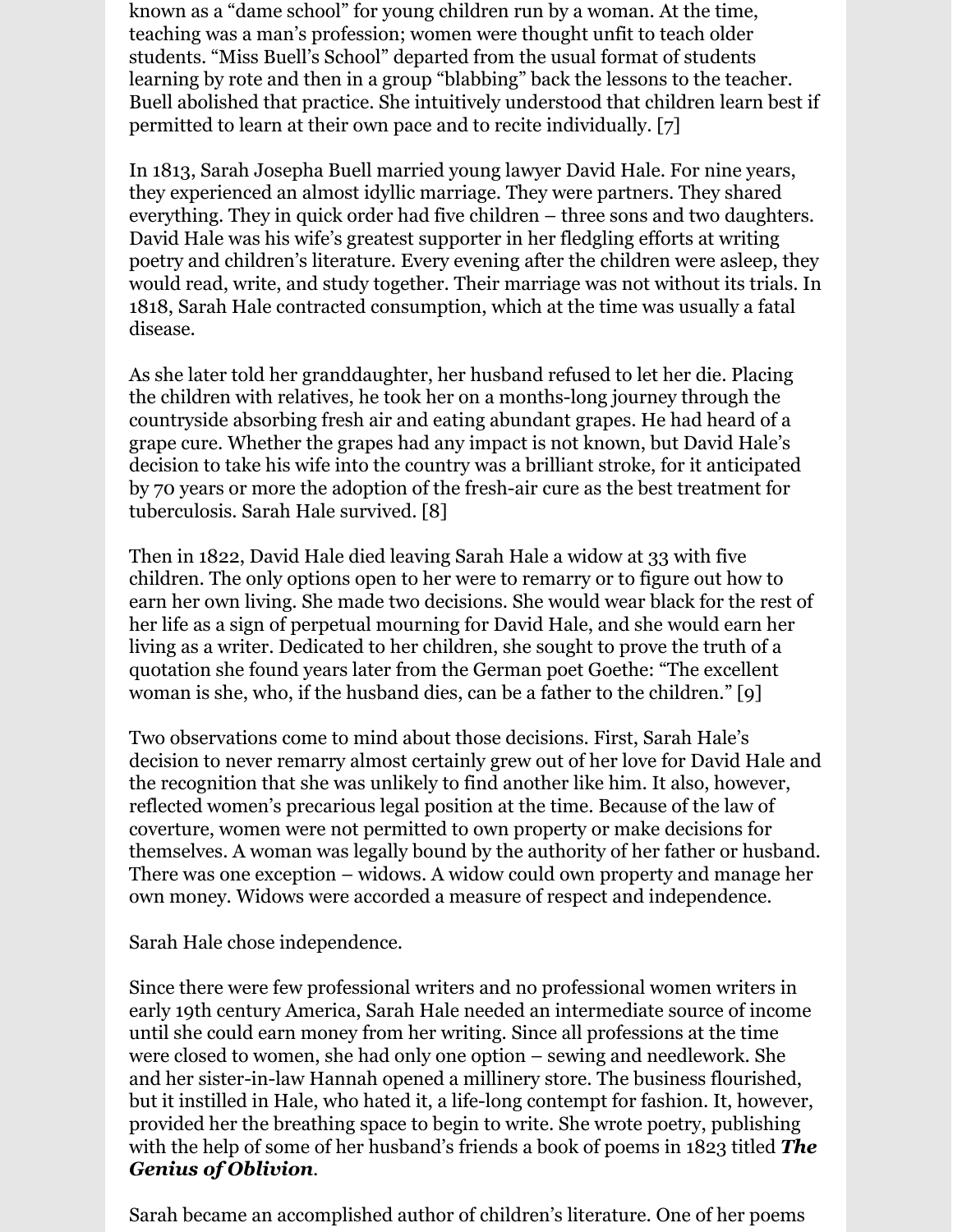for children is an enduring American classic, one I am certain you know but probably without ever knowing who wrote it. It's "Mary had a little lamb" or, in a slightly different version, "Mary's Lamb." You probably automatically recited its opening verse to yourself hearing the title, it's so ingrained in the American psyche. It goes:

Mary had a little lamb, Its fleece was white as snow; And everywhere that Mary went The lamb was sure to go. [10]

In 1826, she published her first novel, *Northwood: A Tale of New England*. As Melanie Kirkpatrick notes, it is important in American literature for three reasons: 1) it was one of the first novels written by a woman; 2) it was one of the first novels written by anyone to confront the issue of slavery, which Hale adamantly opposed; and 3) it depicted in vivid detail an authentic portrait of New England lifestyles and values, including a lengthy description of a classic New England Thanksgiving dinner that became the archetypal American Thanksgiving dinner. [11]

It also attracted the notice of the Rev. John Lauris Blake, who invited Hale to move to Boston and become the editor of his *Ladies' Magazine*. Taking this job was risky for two reasons. First, it required Hale to place her children with relatives while she moved to Boston with her youngest son. Regarding her family, given the communications challenges of the era, Hale managed to keep her family "united" in spirit if not in fact. Her long-distance parenting with the help of dedicated relatives, in particular her brother Horatio, somehow worked. Her children all succeeded, as Hale lived up to Goethe's admonition. Hale, however, paid a price in the disapproval, if not scorn, she received from friends and relatives in New Hampshire for her "modern" ways.

Additionally, ladies magazines were precarious enterprises, failing regularly. Hale was not the first woman to edit a magazine, but she was the first to succeed at it. From the beginning, her editing of the *Ladies' Magazine* advocated for her three main causes – women's right to an education, the need to build a common culture by publishing American writers, and women's leadership in charitable causes. [12] Her work at the *Ladies' Magazine* drew the attention in 1837 of publisher and promoter Louis Antoine Godey of Philadelphia, who offered her the job as editor of his *Godey's Lady's Book*. She accepted, eventually moved to Philadelphia, held the position for 40 years and in the process changed American culture.

She did it as a writer and editor championing women's rights and the need to create a common American culture. She would have understood *The American Tapestry Project.* A list of her accomplishments is daunting. She wrote one of the first American novels on American cultural themes, themes and ideas that she then promoted at both the *Ladies' Magazine* and *Godey's Lady's Book*. In working to create an American culture, she promoted American literature and American writers. The list of authors she published includes Lydia Sigourney, the foremost woman author of her day; Lydia Maria Child; Edgar Allan Poe; Nathaniel Hawthorne; and John Greenleaf Whittier.

Hale's fame, however, should rest upon her championing of women's rights.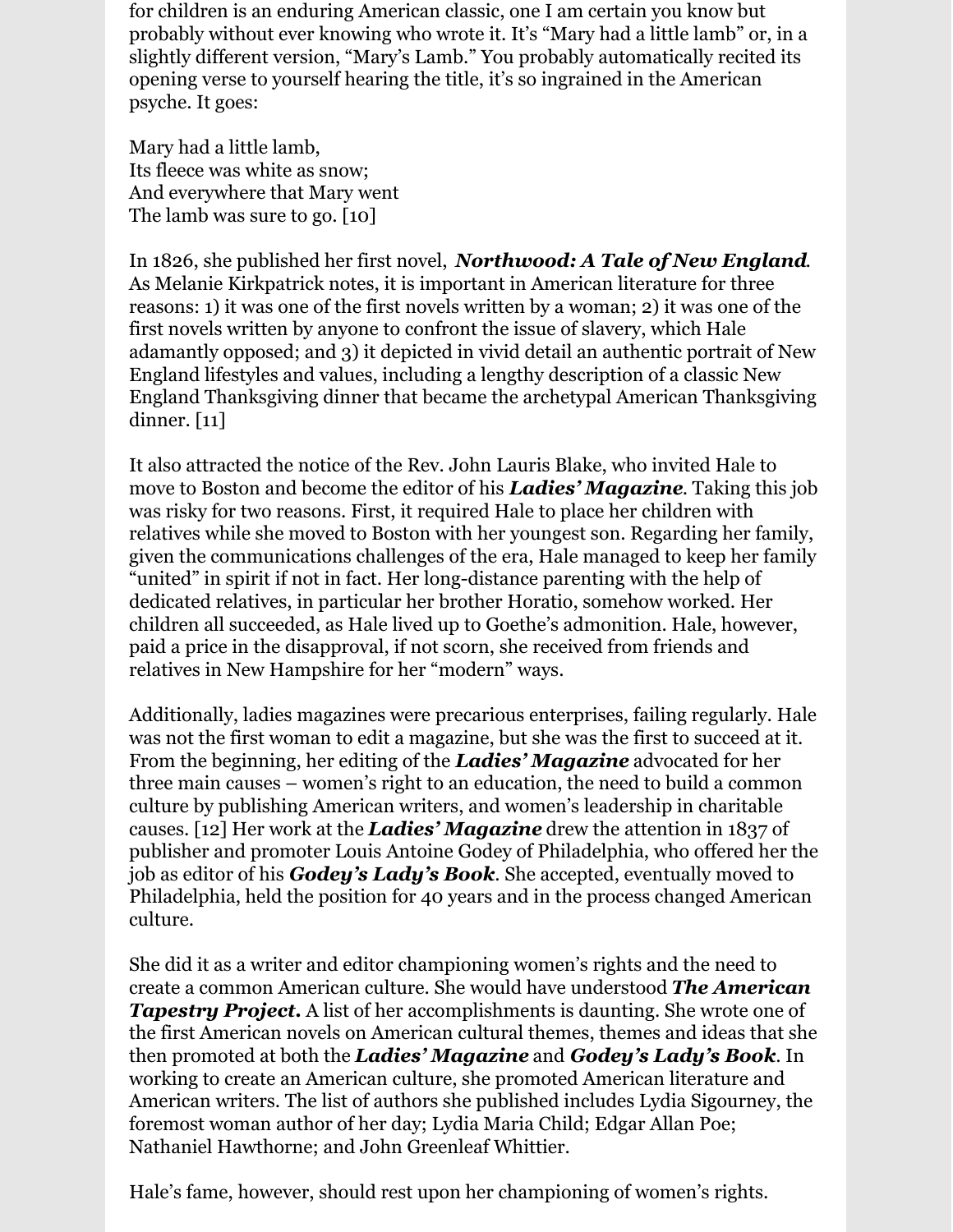She was a tireless and passionate advocate for women. For her time, what Hale proposed was radical and groundbreaking. She took great risks, but she did it tactically and under the guise of a "women's magazine." In her time, perhaps only a "lady" editing a "lady's" magazine could have done what she did. Hiding in plain sight, she advocated for women's right to an education, which most opposed. She not only wrote about it, but she also took action to make it happen. Either directly or indirectly, she was involved in the founding of infant schools, what we would call daycare centers for the children of working women, and dame schools for young children, what we would call pre-school. She also advocated for women's right to a higher education. The Vassar College's website credits Sarah Josepha Hale for encouraging, advising, and supporting Matthew Vassar in the founding of Vassar College for Women, which is now simply Vassar College. [13]

Having experienced the privation of widowhood, Hale was relentless in her advocacy of women's right to work in order to support their families. She fought for women's right to become teachers at schools above the "dame school" level. At first, being a practical politician, she argued this would be smart for communities to do because women would work for less money. Later, she pivoted and insisted upon equal pay for equal work. She fought for women's right to keep the money they earned and to own property. She was instrumental in generating the public momentum creating the political will to abolish coverture.

She extended her campaign for women's right to work to include other professions, such as nursing, cooking, and medicine, all of which were closed to women. She championed women in medical school, particularly Elizabeth Blackwell, who in 1849 became the first woman to earn a medical degree. She advocated for Blackwell again in 1857 when she founded the first hospital for indigent women and children in New York City. She also fought against the intrusion of men into midwifery, which she thought ought to remain the province of women caring for women. [14]

An abolitionist, Hale was a vehement opponent of slavery, but stopped short of envisioning full integration into American society for the freed slaves. Like many in the early and middle-19th century, she supported the colonization movement to relocate the freedmen to either the Caribbean or to Africa. It was not her finest moment.

Similarly, her reputation has suffered because, although she prepared the way for the Women's Rights Convention in Seneca Falls, New York in 1848, she opposed women's suffrage. She feared if women entered directly into the political arena it would compromise the superiority of their moral position above men. She believed in "republican motherhood" – that women's power derived from their position in the *Home*.

Hale was a major advocate for the role of women in charitable causes. One could argue that she invented the American way of philanthropy and fundraising. Her very first issue of the *Ladies' Magazine* supported the role of women helping other indigent women and their children. She knew how important this was because she had lived it. She set in motion a movement that lasted well into the 20th century of wealthy and middle-class women founding, leading, and managing charities to help the emerging urban poor. You see a vestige of that legacy in Erie, Pennsylvania in the Sarah Reed Home. In 1831, Hale founded the Seaman's Aid Society in Boston to support the wives and children of seamen "who often endured terrible privations when the family breadwinner was away at sea."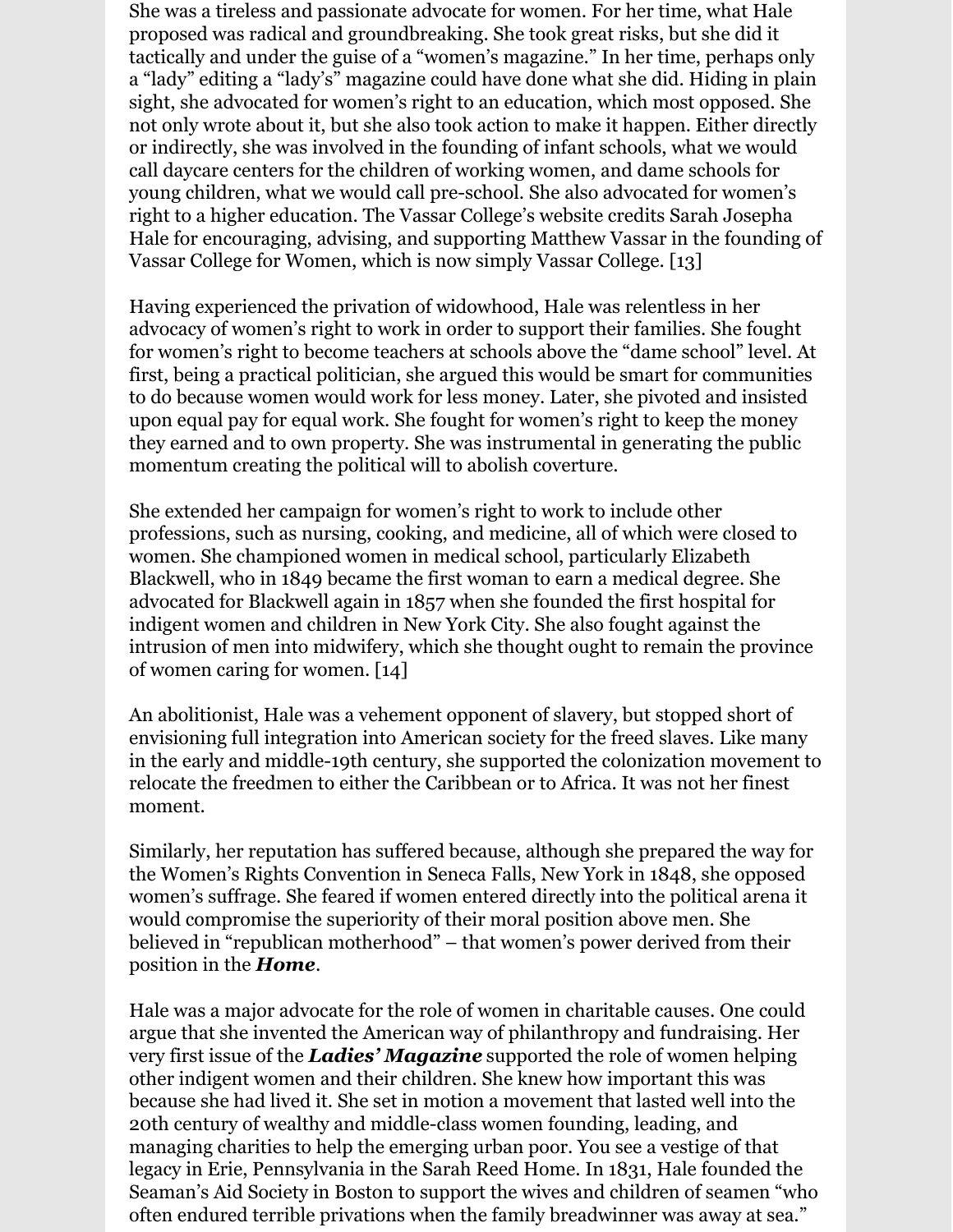[15] It was here that she began to strenuously argue for women's inclusion in the various occupations and their right to fair pay. It was also this work on behalf of widows of seamen that led her to fight against the law of coverture prohibiting women from owning property. Since working women needed care for their children, it was Hale who convinced the society to create a center for working women's children. The Seaman Society's "day nursery was the first day care center for the children of working women in the United States." [16]

Hale was also instrumental in raising the funds for two of America's great monuments: the Bunker Hill Memorial in Charlestown, Massachusetts and the restoration of George Washington's home at Mount Vernon. The Bunker Hill Memorial was languishing from a failure to raise adequate funds and because certain real estate developers opposed the use of valuable property for a nonproductive monument. Hale negated the latter by solving the former. When the promoters of the project failed to raise the necessary funds, she advocated for letting the women do it. Hale and her women supporters at first failed, but then Hale hit upon the idea of a massive fundraising fair at the Quincy Market to which the women of New England would donate crafts and other valuables. Today we would call it event fundraising, but in 1840 it was "a conceptual blockbuster of an idea." At their fair, Hale and her legion of women raised, after expenses, \$30,000 to complete the monument. [17] To modern ears that does not sound like a lot of money. Adjusting for inflation across the centuries is a dicey thing, but Hale's \$30,000 equates to approximately \$3 million in 2022 dollars.

Hale's role in restoring Mount Vernon was more indirect. In 1853, when Louisa Cunningham first thought of restoring Mount Vernon, her daughter Ann Pamela Cunningham advised her to unite a group of women to do it just as Sarah Josepha Hale had done at Bunker Hill. So, Cunningham founded the Mount Vernon Ladies Association and the preservation of an American treasure. Louisa and Ann Pamela Cunningham consulted with Hale, who advised them about how to structure their organization, recruit women to staff it, and how to raise funds to fuel it. The Mount Vernon Ladies Association is frequently used as the example of the first women-led American philanthropy, but clearly it came after Sarah Josepha Hale at Bunker Hill. [18]

We've already mentioned Hale's role in brides wearing white and her involvement along with Washington Irving, Clement Clarke Moore, and Thomas Nast in creating the American way of Christmas by her urging placing Christmas trees in every American home as a symbol of the season. Her most noteworthy accomplishment in culture creation, however, began with her description of a classic New England Thanksgiving Dinner in her novel, *Northwood*. It then extended across the next almost 40 years during which Hale lobbied governors, senators, members of the U.S. House of Representatives, and presidents until, in 1863, in response to a letter from Hale urging a holiday of national unity, President Lincoln issued a proclamation creating Thanksgiving Day. It has lasted 159 years and shows no signs, even in these fractious times, of going away.

If you had told Hale she was reinventing a Pilgrim holiday, she would have looked at you with bewilderment. The now famous 1621 Pilgrim holiday was unknown until late in the 19th century when William Bradford's journals were discovered. But a day of thanksgiving, an English Puritan custom, had been a New England fall festival tradition since the late 17th century. Hale codified it in *Northwood* and then sold it as the quintessential American holiday. If anyone invented Thanksgiving Day, it was Sarah Josepha Hale.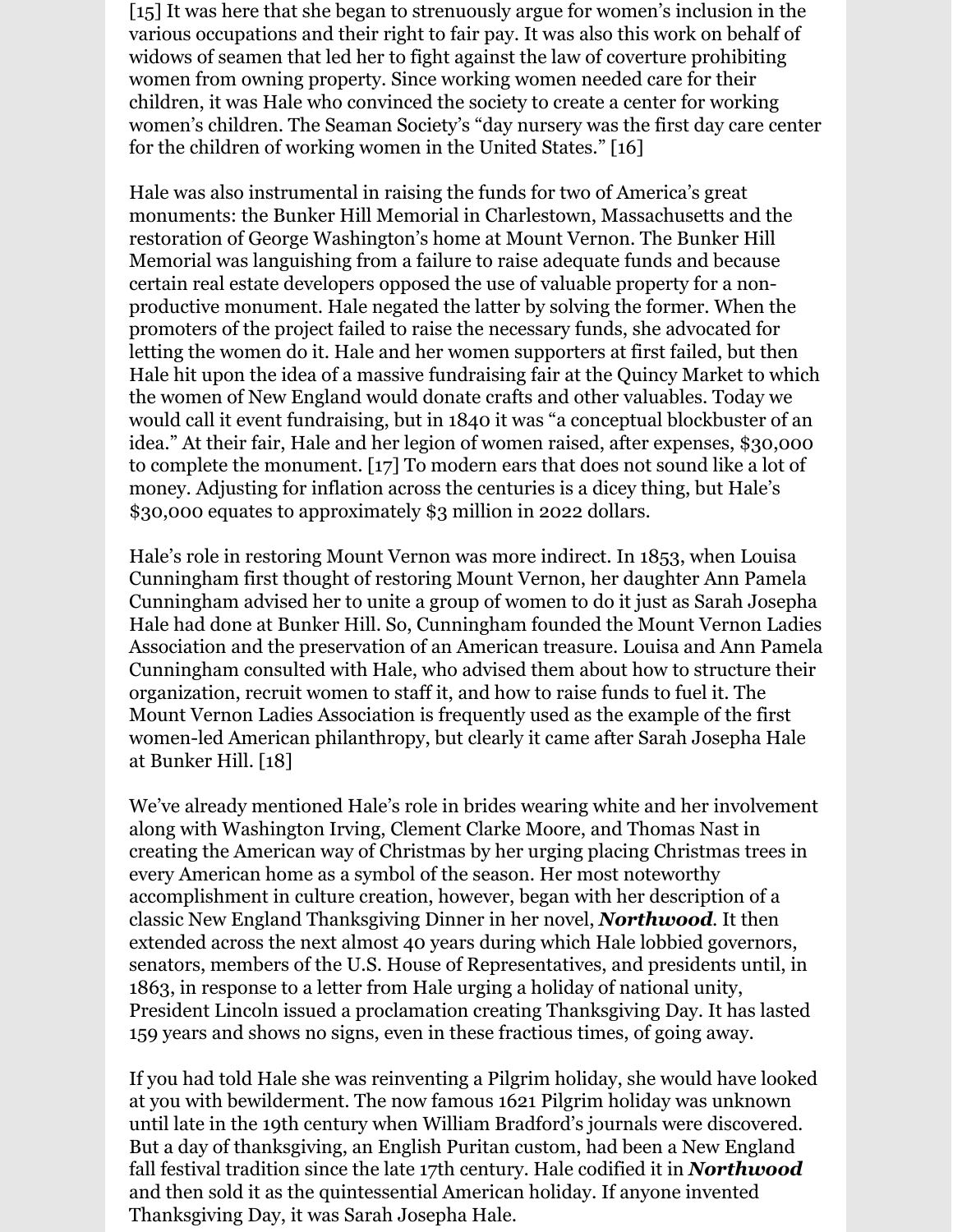So, given all of that, why don't you know Sarah Josepha Hale? Well, in part, because she was both a woman of her times and a woman far ahead of her times. An abolitionist, she did not go as far as Lydia Maria Child, who was an abolitionist but also an advocate for Black and Native American rights. Hale championed women's rights and arguably did as much for women's welfare as anyone in American history, but rooted in her time and its notions of *Home*, she opposed women's suffrage.

A complicated woman, she was also a great woman. Her story sheds some light on the challenge of our current culture wars and the need for nuance and sophistication in appraising figures from the past. Almost no one in human history was perfect, so in reexamining the past we need to accept that sometimes good people fighting the good fight don't get it entirely right.

In a long career – she retired at 89 – Sarah Josepha Hale got it far more right than wrong. In doing so, this most conventional of women, who led the most unconventional life as a dominating presence in the male world of publishing, publicity, and philanthropy, set in motion forces that undermined the conventional notion of a woman's role leading to the 21st century and the modern American woman.

Sarah Josepha Hale – you need to know her.



-- Andrew Roth, Ph.D. Scholar-in-Residence The Jefferson Educational Society [roth@jeserie.org](mailto:roth@jeserie.org)

This content is copyrighted by the Jefferson 2022.

#### **Photo Credits**

*(L) "Sarah Josepha Hale"* at Wikicommons available [here](https://commons.wikimedia.org/wiki/File:Sarah_Hale_portrait.jpg) accessed February 26, 2022.

*(R) "Sarah Josepha Hale"* at **Wikicommons** available [here](https://commons.wikimedia.org/wiki/File:Sarah_Hale_in_Godeys_Cropped.jpg) accessed February 26, 2022

#### **End Notes**

- 1. B*"Jimmy Carter's Contributions to Women's History Month,"* **The Atlanta Journal-Constitution** (March 8, 2017) available [here](https://www.ajc.com/news/jimmy-carter-contributions-women-history-month/kjj4RV13M66n3mlGmSRiiN/) accessed February 26, 2022.
- 2. Ibid.
- 3. Kirkpatrick, Melanie. *Lady Editor: Sarah Josepha Hale and the Making of the Modern American Woman. (*New York: Encounter Books, 2021).
- 4. White, Richard. *The Republic for Which It Stands: The United States During Reconstruction and the Gilded Age,* 1865-1896. (New York: Oxford University Press, 2017), p. 5.
- 5. Ibid.
- 6. Kirkpatrick, cited above, p. 5.
- 7. Ibid., pp. 12-13.
- 8. Ibid., p. 21.
- 9. Ibid., p. xi.
- 10. Hale, Sarah Josepha. *"Mary's lamb"* at **The Poetry Foundation** available [here](https://www.poetryfoundation.org/poems/46954/mary-had-a-little-lamb) accessed February 28, 2022.
- 11. Kirkpatrick, cited above, p. 26.
- 12. Ibid., p. 33.
- 13. *"The best human benefactor of WOMAN," Matthew Vassar and Sarah Josepha Hale"* at **Vassar Encyclopedia**, available [here](https://www.vassar.edu/vcencyclopedia/early-vassar/hale-vassar.html) accessed February 27, 2022.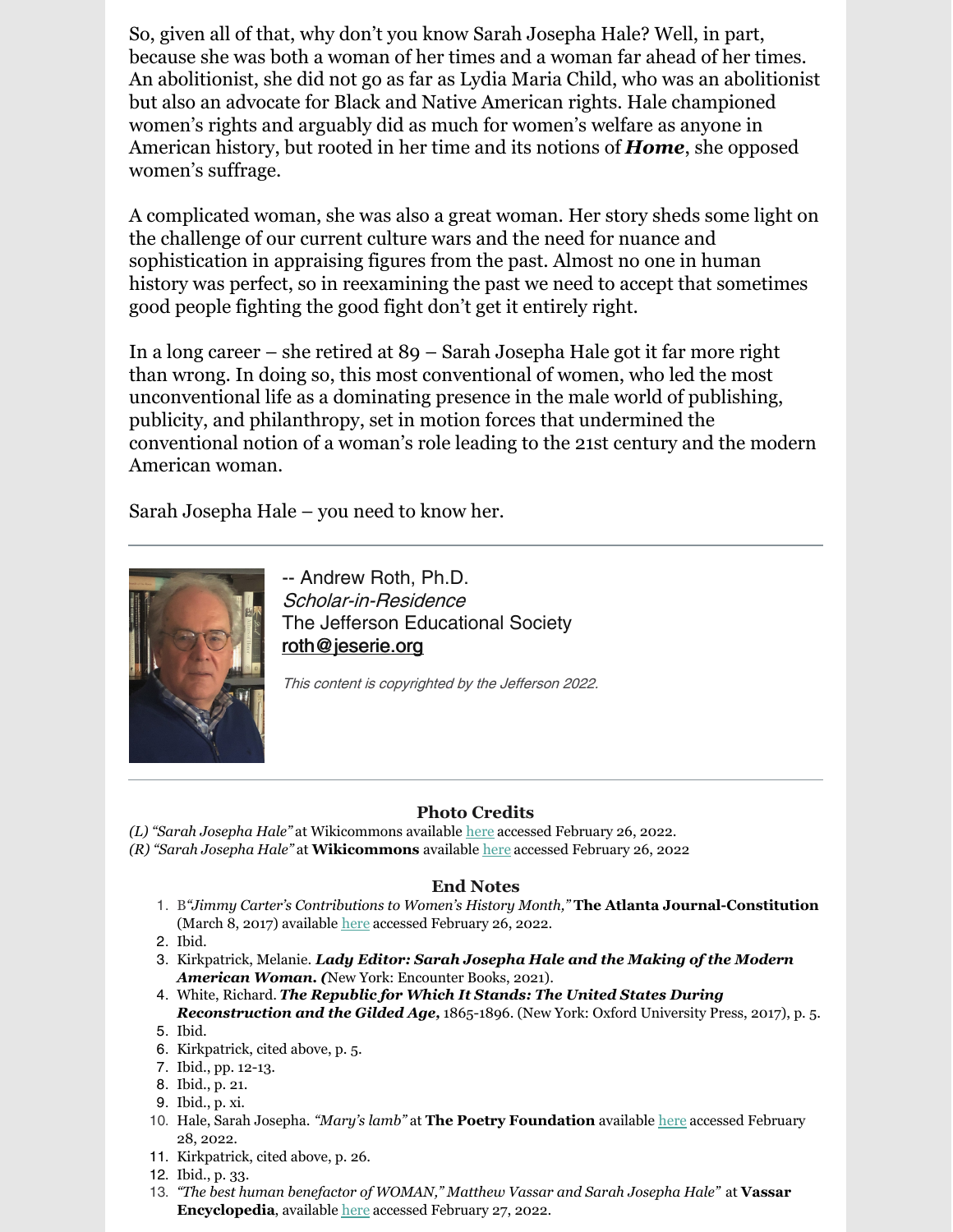- 14. Kirkpatrick, cited above, pp. 162-163.
- 15. Ibid., p. 74.
- 16. Ibid., p. 78.
- 17. Ibid., pp. 86-87.
- 18. Ibid., pp. 179-180.

#### **Subscribe to our [publications](https://lp.constantcontactpages.com/su/OYSOPRt/PublicationsSubscription?source_id=2714d4b4-019e-4b1c-b1e0-92102d40fa26&source_type=em&c=) mailing list!**

**[Subscribe](https://lp.constantcontactpages.com/su/TXbaxH2/BookNotesSubscription?source_id=2714d4b4-019e-4b1c-b1e0-92102d40fa26&source_type=em&c=) to our Book Notes mailing list!**

## Upcoming JES Programs with Dr. Roth

 $\bullet\bullet\bullet$ 

### The American Tapestry: Exploring [America's](https://www.jeserie.org/events/details/the-american-tapestry-exploring-americas-narrative) Narrative

Tuesday, March 22 12-1:30 p.m. Corry Higher Education Council Corry, PA Featuring Andrew Roth, Ph.D.

The American Tapestry Project continues its investigation of "Freedom's Faultlines: stories of race and gender;" "The American Dream: success stories, how-to stories, Horatio Alger and a nation of hustlers;" "The Immigrant's Tale: America's continuing experiment in building a diverse society;" and concludes with the "Fusion Story: America's fusing of Freedom's Story," the story of selfgovernment and the ongoing struggle between exclusion and inclusion. The rich tapestry of American stories describes the contentious but ever-expanding understanding of America's founding documents – "We the People…"

> **Click here to [register!](https://www.jeserie.org/events/details/the-american-tapestry-exploring-americas-narrative)**

#### Important to Note:

- Location: Corry Higher Education Council-- 221 N. Center St. Corry, PA 16407.
- Dates/Time: March 22 @ 12 p.m.
- Admission: \$5/person for a brown bag lunch. Prior registration must be made to receive a lunch.
- Admission is free for Erie County students. Use coupon code "eriecountystudents" during registration, and make sure to bring proof of your enrollment in school with you to the event for check-in.
- All program participants will be required to wear masks so long as Erie County is in the "substantial" or "high" transmission rate of community